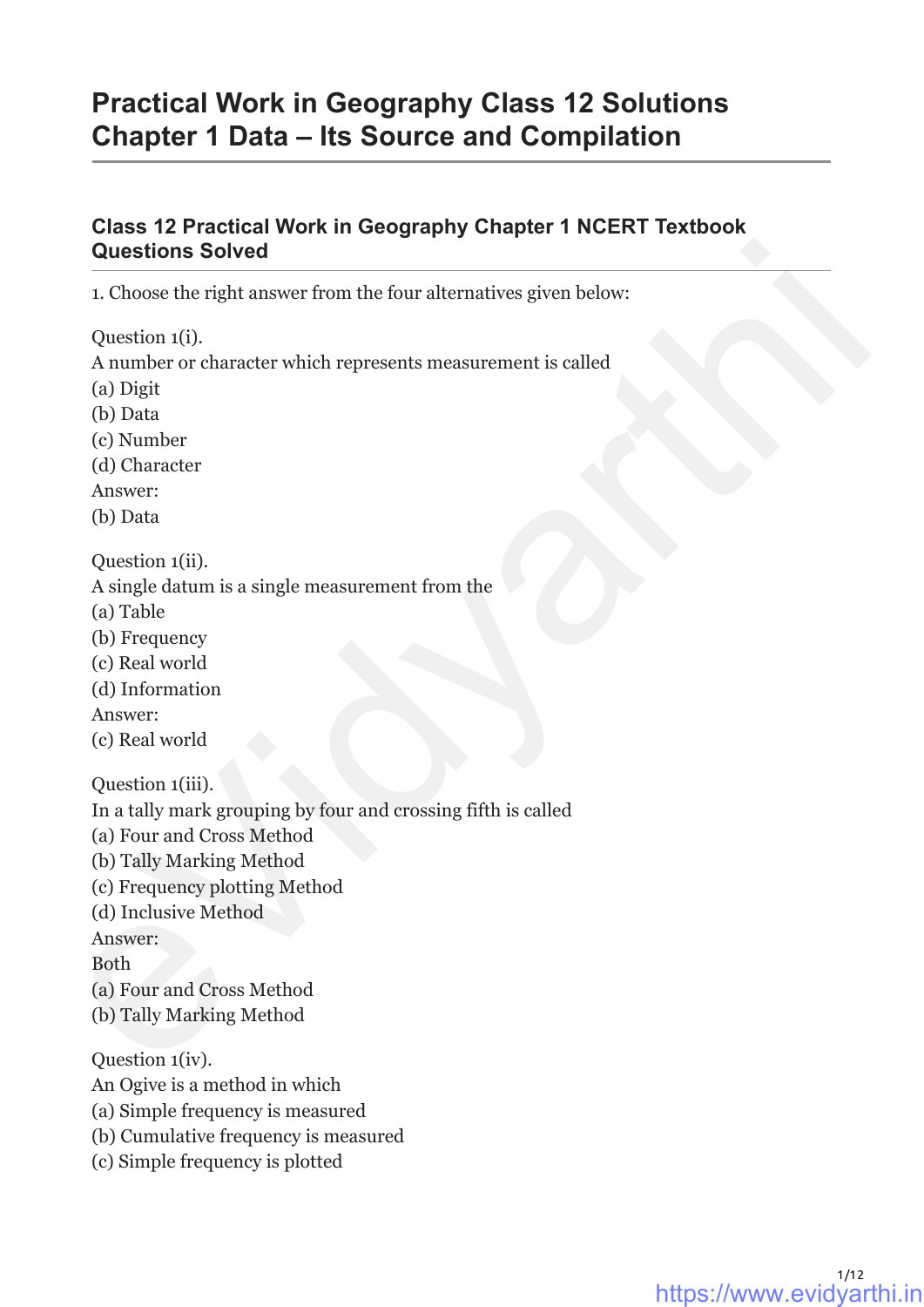(d) Cumulative frequency is plotted Answer: (d) Cumulative frequency is plotted

Question 1(v).

If both ends of a group are taken in frequency grouping, it is called

- (a) Exclusive method
- (b) Inclusive method
- (c) Marking method
- (d) Statistical method

Answer:

(b) Inclusive method

2. Answer the following questions in about 30 words:

Question 2(i).

Differentiate between data and information.

Answer:

The data is defined as numbers that represent measurements from the real world. Datum is a single measurement. Thus, numerical information is called data. Information is defined as either a meaningful answer to a query or a meaningful stimulus that can cascade into further queries. (b) Inclusive method<br>
(c) Marking method<br>
(d) Statistical method<br>
(d) Statistical method<br>
2. Answer:<br>
Albusive method<br>
2. Answer the following questions in about 30 words:<br>
Question 2(i).<br>
Almoc-<br>
The data is defined as n

Question 2(ii).

What do you mean by data processing?

Answer:

Data processing is the process of organising, presenting, analysing and interpreting data. Once the data are collected, these data need to be organised, presented and analysed for proper interpretation.

Question 2(iii).

What is the advantage of footnote in a table?

Answer:

Footnote gives the necessary information about the statistics. For example, if we use abbreviation M and F for male and female respectively, it can be clarified through footnote. By giving a star mark, we also give source of data in footnote.

Question 2(iv).

What do you mean by primary sources of data?

Answer:

Primary data refers to the data which is originally collected by the investigator for the purpose of present enquiry directly from individuals or group of individuals using direct personal investigation, indirect personal investigation, mailing interview method, telephonic interview method, etc. It is also called first hand or original data. It is much more reliable as compared to secondary data.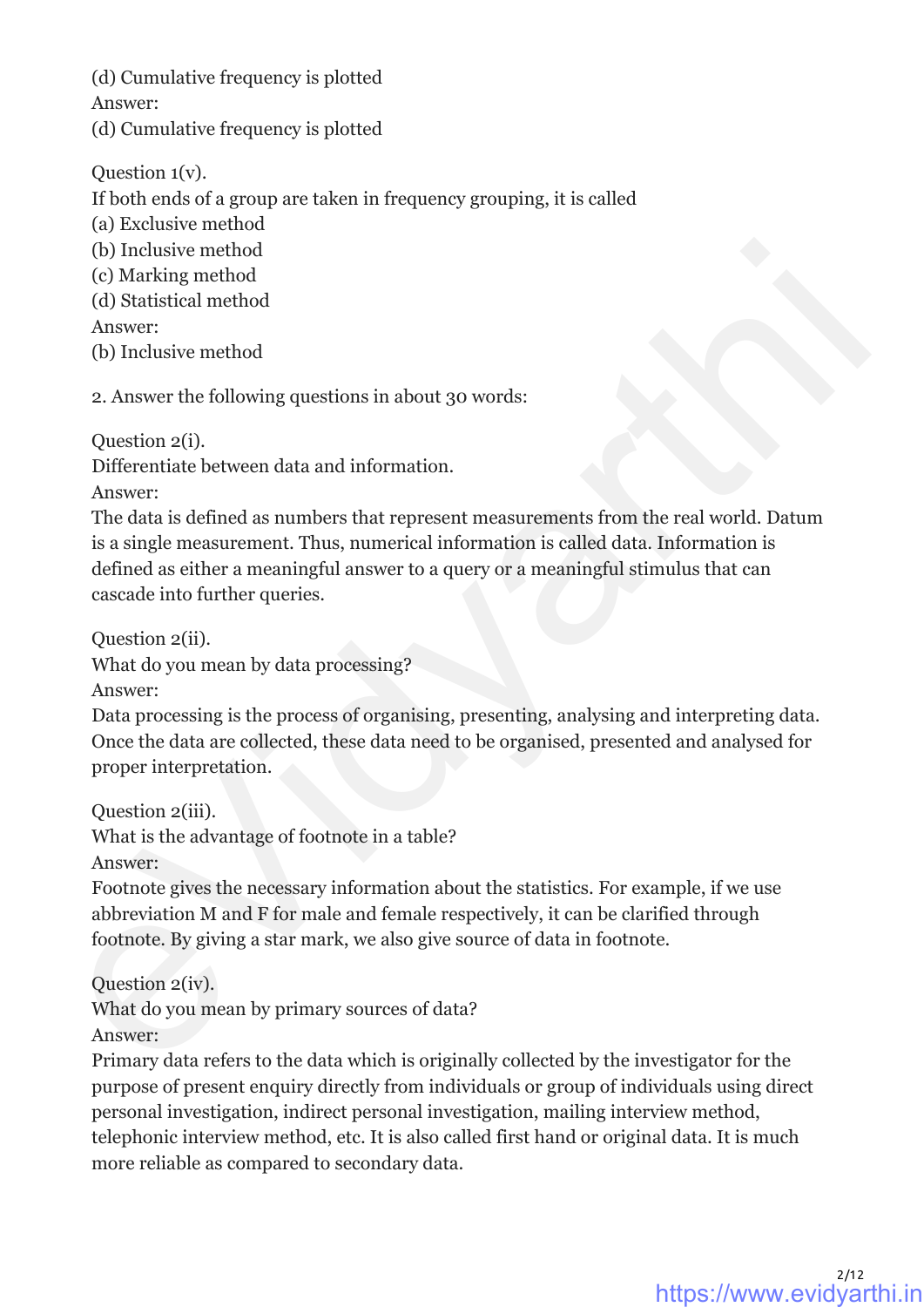Question 2(v).

Enumerate five sources of secondary data.

Answer:

- 1. Published Printed Sources
	- Books
	- Journals/periodicals
	- Magazines/newspapers
- 2. Published Electronic Sources
	- E-journals
	- General websites
	- Weblogs
- 3. Unpublished personal records
- 4. Government records
- 5. Central Statistical Office (CSO) and National Sample Survey Office (NSSO)

3. Answer the following questions in about 125 words:

Question 3(i).

Discuss the national and international agencies where from secondary data may be collected.

Answer:

National and international agencies from where secondary data may be collected are given below:

1. Government Publications: The publications of the various ministries and the departments of the Government of India, State Governments and the District Bulletins are one of the most important sources of secondary information. These include the Census of India published by the Office of the Registrar General of India, reports of the National Sample Survey, Weather Reports of Indian Meteorological Department, and Statistical Abstracts published by state governments, and the periodical reports published by different Commissions. s Magnines /newspapers<br>
2 Publisheld Electronic Sources<br>
2 Publisheld Pelectronic Sources<br>
6 Fe-journals<br>
6 Ceneral verbids<br>
2 Jumphisheld personal records<br>
4. Government records<br>
5. Central Statistical Office (CSO) and N

2. Semi/Question uasi-government Publications: The publications and reports of Urban Development Authorities and Municipal Corporations of various cities and towns, Zila Parishads (District Councils), etc. fall under this category.

3. International Publications: The international publications comprise yearbooks, reports and monographs published by different agencies of the United Nations such as United Nations Educational, Scientific and Cultural Organisation (UNESCO), United Nations Development Programme (UNDP),World Health Organisation (WHO), Food and Agricultural Organisation (FAO), etc. Some of the important publications of the United Nations that are periodically published are Demographic Year Book, Statistical Year Book and the Human Development Report.

4. Private Publications: The yearbooks, surveys, research reports and monographs published by newspapers and private organisations fall under this category.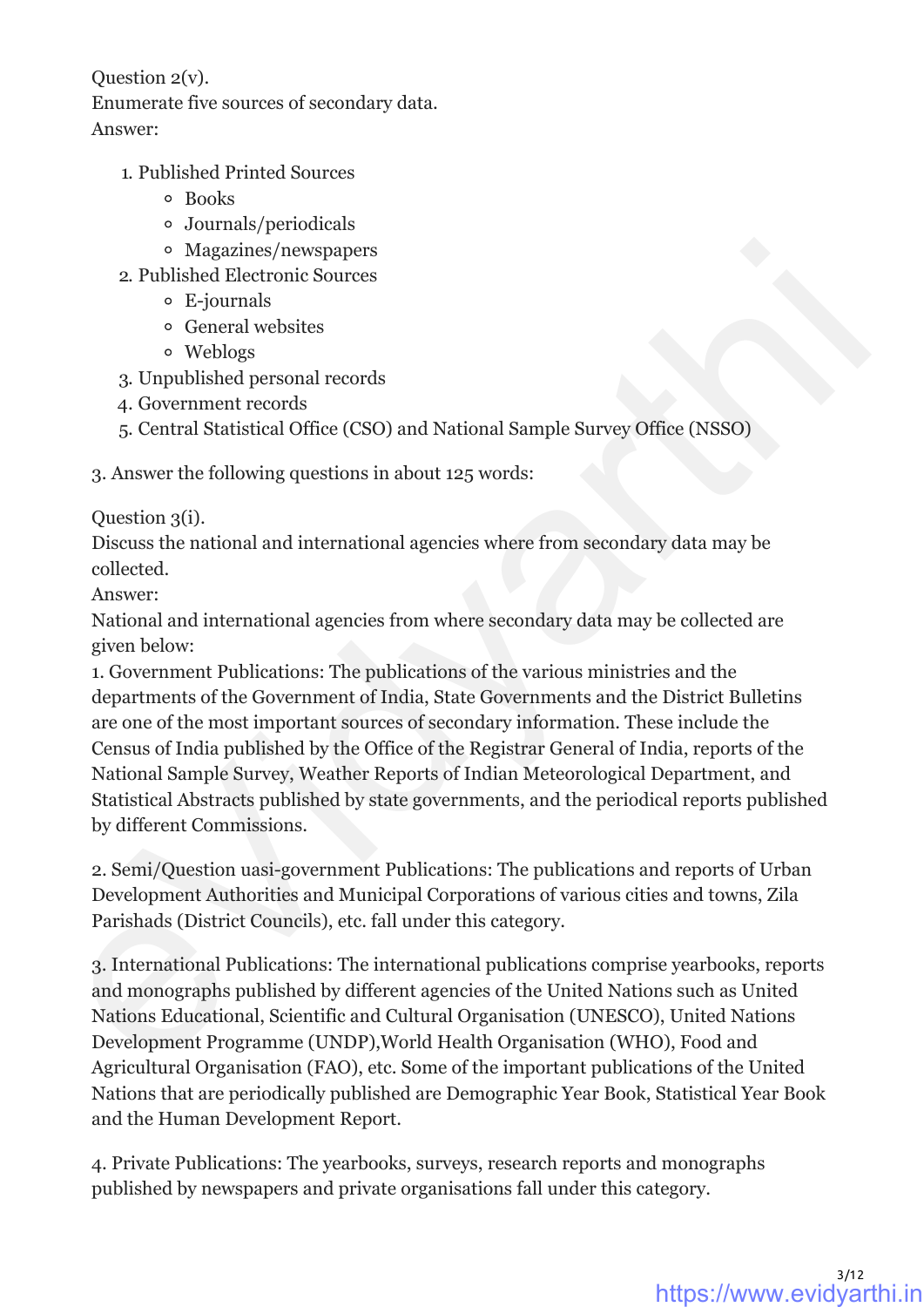5. Newspapers and Magazines: The daily newspapers and the weekly, fortnightly and monthly magazines serve as easily accessible source of secondary data. (fi Electronic Media: The electronic media specially internet has emerged as a major source of secondary data in recent times.

#### Question 2(ii).

What is the importance of an index number? Taking an example examine the process of calculating an index number and show the changes.

#### Answer:

Index numbers are statistical devices designed to measure the relative change in the level of variable or group of variables with respect to time, geographical location, etc. In other words, these are the numbers which express the value of a variable at any given period called 'current period' as a percentage of the value of that variable at some standard period called "base period'.

Index numbers are indispensable tools of economics and business analysis. Following are the main uses of index numbers. Index numbers are used as economic barometers. Index numbers help in formulating suitable economic policies and planning. They are used in studying trends and tendencies. Businessmen need to know the trends in the market to take decisions about wage rates, prices of the product, prices of raw materials, etc. Therefore, index numbers are very useful for them. They provide information regarding foreign trade. They are useful in forecasting future economic activity. The cost of living index numbers determines .whether the real wages are rising or falling or remain constant. It is used in deflating. For example, suppose rice sells at ?9/kg at BBSR in 2005 as compare to ₹4.50/Kg in 1985. calculating an index number and show the changes.<br>
Ancelutating an index number are statistical deviess designed to measure the relative change in the level<br>
Index numbers are statistical deviese statistical cories, geogr

Therefore the index number of price of rice in 2005 compared to 1985 is calculated as

| This means that there is a net increase of 100% in the price of rice | ₹9.00<br>$\frac{13.00}{2} \times 100 = 200$ |
|----------------------------------------------------------------------|---------------------------------------------|
| in 2005 as compared to 1985. The base year's index number is         | ₹4.50                                       |
| always treated as 100                                                |                                             |

Suppose, during the same period 2005 the rice sells at Rs. 12.00/kg in Delhi. Therefore, the index number of price at Bhubaneswar compared to price at Delhi is

| This means that there is a net decrease of 25% in the price of | ₹9.00<br>$\frac{1}{\sqrt{1-\frac{1}{2}}}\times1$ |
|----------------------------------------------------------------|--------------------------------------------------|
| rice in 2005 as compared to 1985.                              | ₹12.00                                           |

The above index numbers are called 'Price Index Numbers'.

To take another example the production of rice in 2012 in Orissa was 42,000 metric tons in comparison to 36,000 metric tons in 2001. So the Index Number of the quantity produced in 2012 compared to 2001 is

| That means that there is a net increase of 21.61% in | 42000<br>$\frac{42000}{100} \times 100 = 116.66$ |
|------------------------------------------------------|--------------------------------------------------|
| production of rice in 2012 as compared to 2001.      | 36000                                            |

ACTIVITY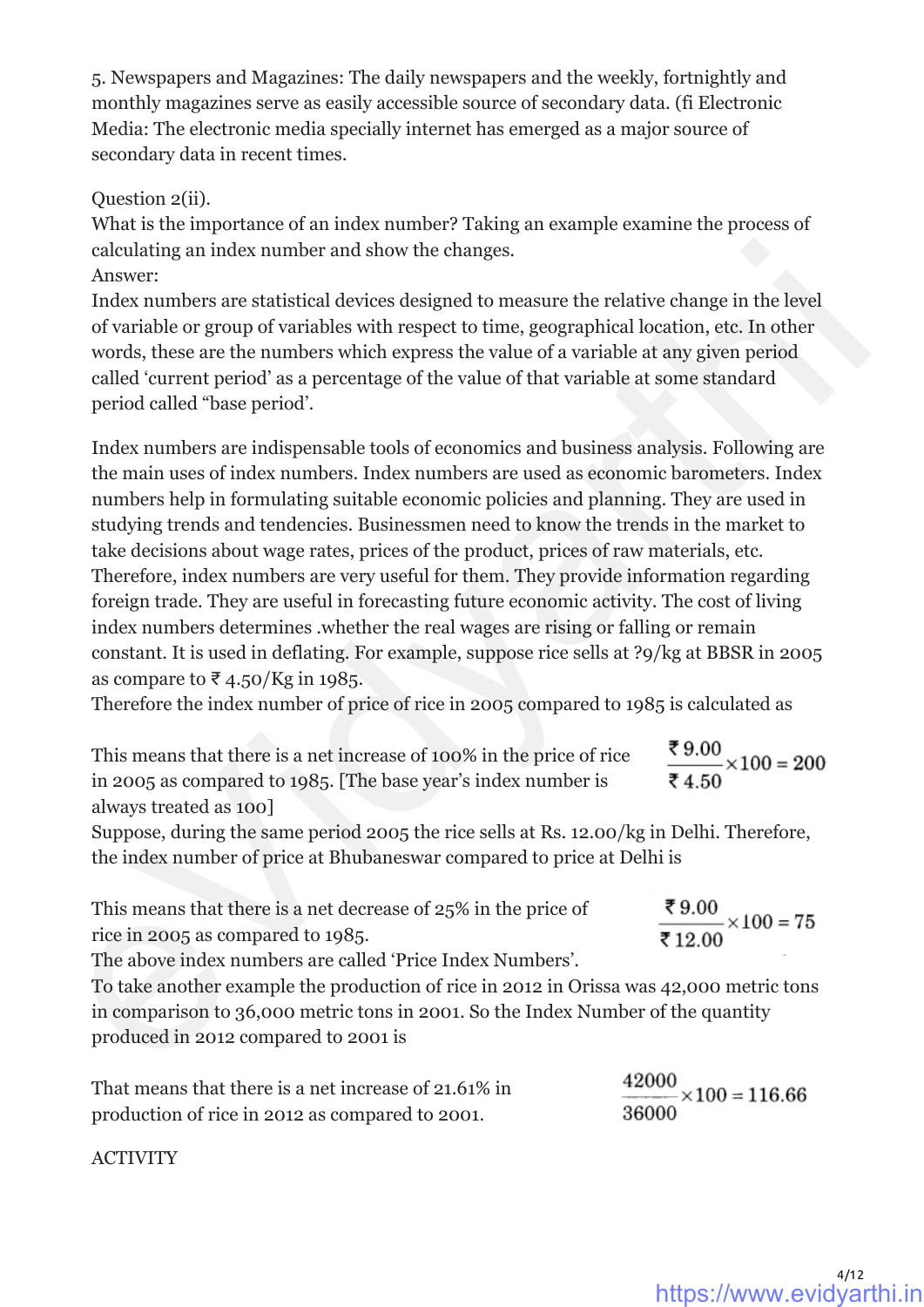Question 1.

In a class of 35 students of Geography, following marks were obtained out of 10 marks in unit test - 1, 0, 2, 3, 4, 5, 6, 7, 2, 3, 4, 0, 2, 5, 8, 4, 5, 3, 6, 3, 2, 7, 6, 5, 4, 3, 7, 8, 9, 7, 9, 4, 5, '4, 3. Represent the data in the form of a group frequency distribution. Answer:

| <b>Class</b>                                                 | <b>Tally Marks</b>                                                                                                                          | Frequency |
|--------------------------------------------------------------|---------------------------------------------------------------------------------------------------------------------------------------------|-----------|
| $0 - 2$                                                      | Ш                                                                                                                                           | 3         |
| $2 - 4$                                                      | thi ihi                                                                                                                                     | 10        |
| $4 - 6$                                                      | IHI IHI I                                                                                                                                   | 11        |
| $6 - 8$                                                      | JH1 II                                                                                                                                      | 7         |
| $8 - 10$                                                     | Ш                                                                                                                                           | 4         |
|                                                              | Total                                                                                                                                       | 35        |
| Answer:<br>Do yourself.                                      |                                                                                                                                             |           |
|                                                              | <b>Class 12 Practical Work in Geography Chapter 1 NCERT Extra Questions</b>                                                                 |           |
|                                                              | Class 12 Practical Work in Geography Chapter 1 Very Short Answer Type                                                                       |           |
| <b>Questions</b><br>Question 1.<br>What do you mean by data? |                                                                                                                                             |           |
| Answer:<br>their interrelationship are called data.          | Numerical and quantitative measurement of geographical events, human activities and                                                         |           |
|                                                              |                                                                                                                                             |           |
|                                                              | When do we get meaningful result from collected data?                                                                                       |           |
|                                                              | Data collected are required to be organised and presented and then analysed. Only then<br>we can reach at meaningful conclusions from data. |           |
| Question 2.<br>Answer:<br>Question 3.                        |                                                                                                                                             |           |

## **Class 12 Practical Work in Geography Chapter 1 NCERT Extra Questions**

#### **Class 12 Practical Work in Geography Chapter 1 Very Short Answer Type Questions**

Answer:

There can be many methods of presenting the data like: tabulation of data (in absolute terms, in percentage or ratio); graphical presentation, pictoral presentation or presentation using maps.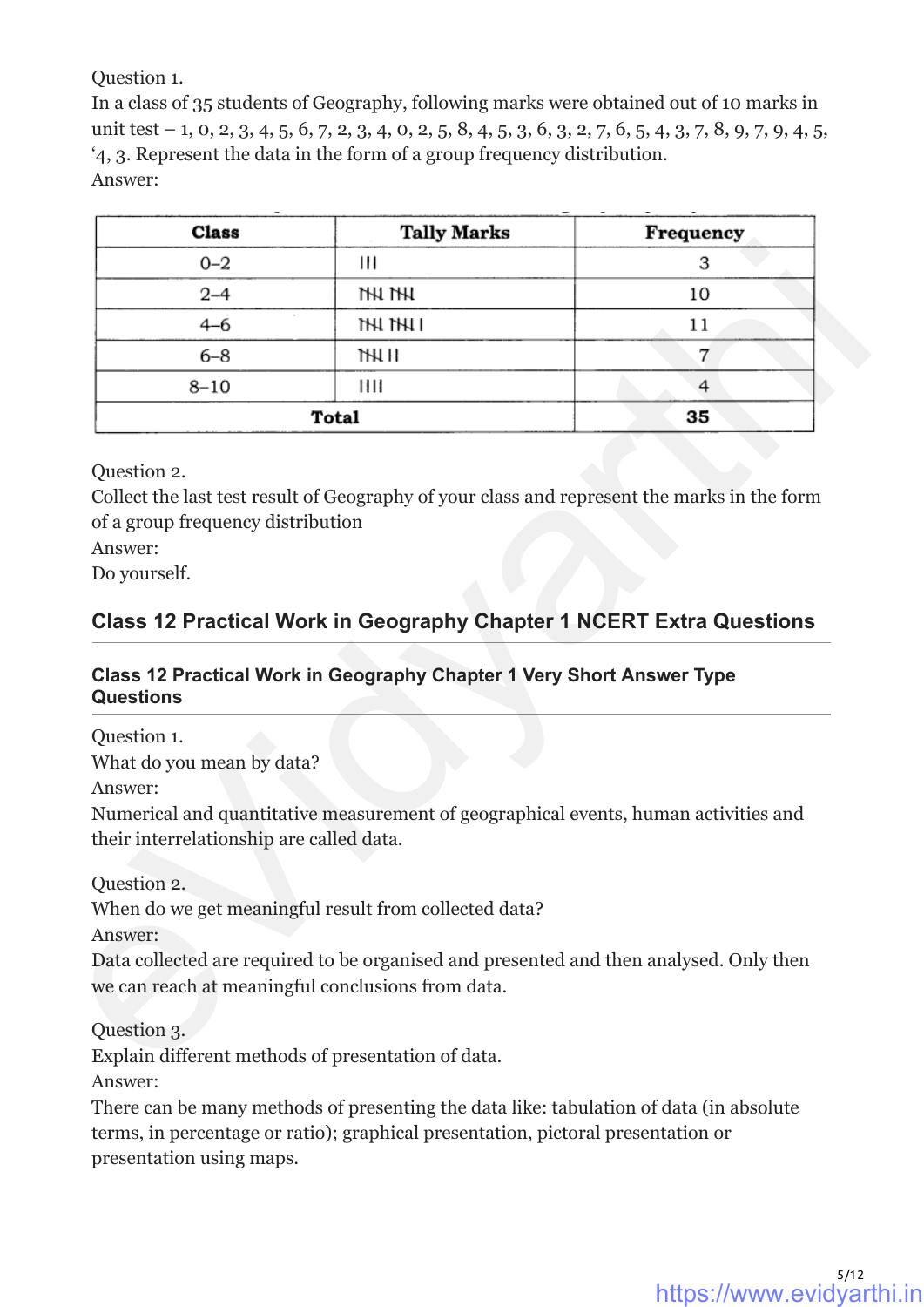Question 4.

Name two important sources of collecting data.

Answer:

Two important sources of collecting data are primary data and secondary data.

Question 5.

What are absolute data?

Answer:

When data are presented in their original form as integers, they are called absolute data or raw data. For example, the total population of a country or a state, the total production of a crop or a manufacturing industry, etc.

Question 6.

Differentiate between primary and secondary data.

Answer:

Primary Data: The data which are collected for the first time by an individual or the group of individuals, institution/organisations are called Primary sources of the data. Secondary Data: Data which are collected from any published or unpublished sources are called Secondary sources.

Question 7.

Why is it necessary to convert data into percentage or ratio? Answer:

Sometimes data are tabulated in a ratio or percentage form that are computed from a common parameter, such as literacy rate or growth rate of population, percentage of agricultural products or industrial products, etc. It is important because absolute data cannot be compared.

Question 8.

What do you mean by index numbers?

Answer:

Index numbers are statistical devices designed to measure the relative change in the level of variable or group of variables with respect to time, geographical location, etc. In other words, these are the numbers which express the value of a variable at any given period called 'current period' as a percentage of the value of that variable at some standard period called 'base period'. Amsver:<br>
Amsver<br>
Mem data are presented in their original form as integers, they are called absolute data<br>
or raw data. For example, the total population of a country or a state, the total production<br>
of a crop or a manufa

Question 9.

Why is it necessary to analyse the collected data?

Answer:

When we collect data, it is in absolute terms. We need to organise and present these data. After organisation and presentation, these data are converted into percentage and ratio. Thereafter, we need to calculate mean, median, mode, etc. to reach at the conclusion. Therefore, it is necessary to analyse collected data.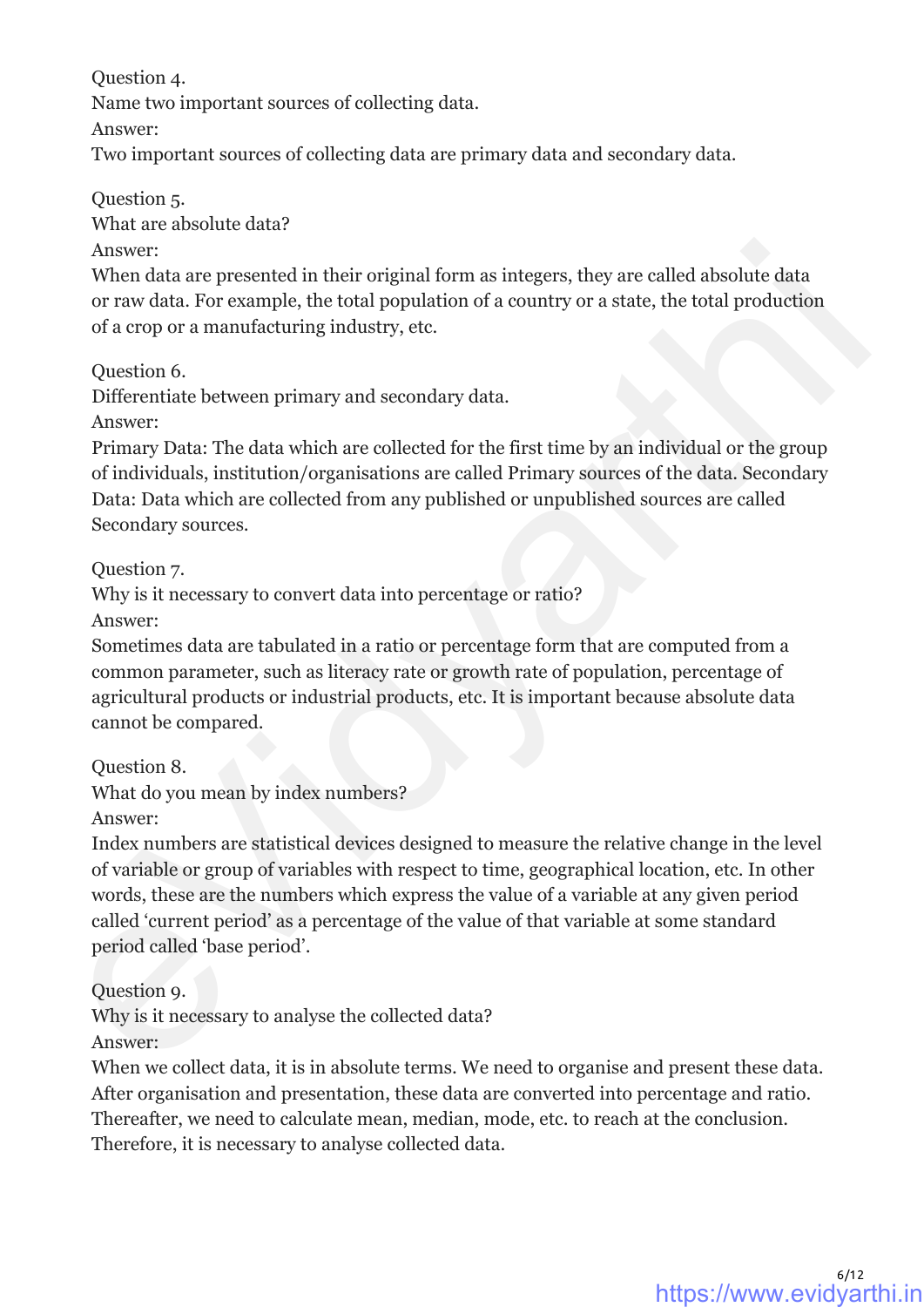Question 10.

Explain the methods adopted to determine class size of data.

Answer:

The grouping of the raw data requires determining of the number of classes in which the raw data are to be grouped and what will be the class intervals. The selection of the class interval and the number of classes, however, depends upon the range of raw data. For example, if raw data is more expanded we can take class interval as 0-10, 10-20, etc. if it is less expanded, class interval can be 0-2, 2-4, etc.

Question 11.

What do you mean by frequency distribution?

Answer: A frequency distribution divides observations in the data set into conveniently established numerically ordered classes (groups or categories). The number of observations in each class is referred to as frequency denoted as f.

Question 12.

Give the difference between normal frequency and cumulative frequency.

Answer:

Simple Frequencies: It is expressed by 'f and represent the number of individuals falling in each group. On the other hand, Cumulative Frequencies are expressed by 'Cf and can be obtained by adding successive simple frequencies in each group with the previous sum.

Question 13.

What do you mean by frequency distribution polygon?

Answer:

A graph of frequency distribution is known as the frequency polygon. It helps in comparing the two or more than two frequency distributions. The two frequencies ' are shown using a bar diagram and a line graph respectively.

Question 14.

What do you mean by Ogive?

Answer:

When the frequencies are added they are called cumulative frequencies and are listed in a table called cumulative frequency table. The curve obtained by plotting cumulative frequencies is called an Ogive. It is constructed either by the less than method or the more than method. less expanded, class interval can be o-2, 2-4, etc.<br>
Question 11.<br>
What do you mean by frequency distribution?<br>
What As yet allows are actively distribution divides observations in the data set into conveniently<br>
establis

## **Class 12 Practical Work in Geography Chapter 1 Short Answer Type Questions**

Question 1.

Explain the exclusive method by less than and more than cumulative frequencies. Answer: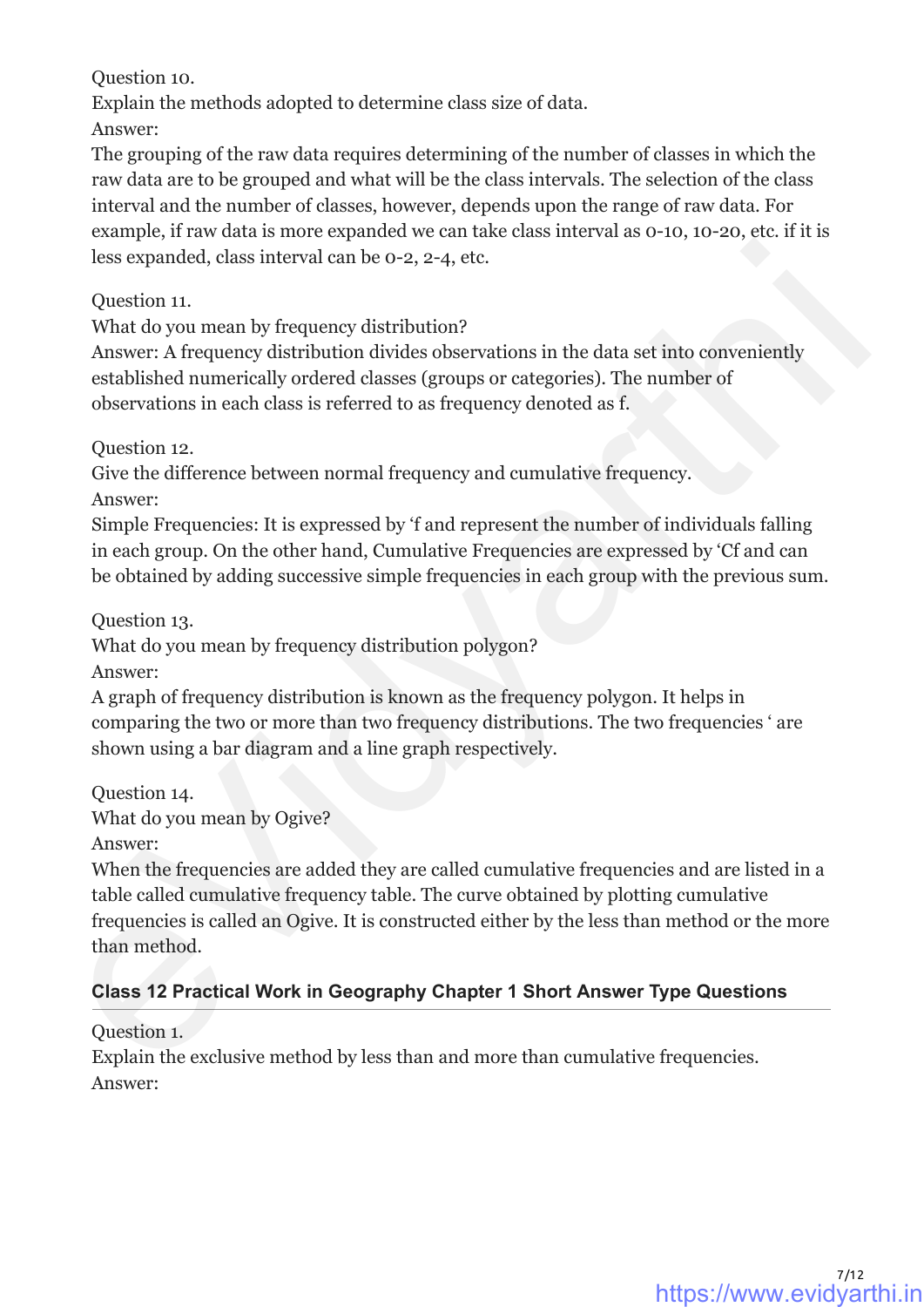| <b>Class</b> | Frequency | Cumulative<br>frequency | Less than<br>method | More than<br>method         | Cumulative<br>frequency |
|--------------|-----------|-------------------------|---------------------|-----------------------------|-------------------------|
| $0 - 10$     | 03        | 03                      | Less than 10        | More than 0                 | 50                      |
| 10-20        | 04        | 07                      | Less than 20        | More than 10                | 47                      |
| 20-30        | 02        | 09                      | Less than 30        | More than 20                | 43                      |
| 30-40        | 05        | 14                      | Less than 40        | More than 30                | 41                      |
| 40-50        | 08        | 22                      | Less than 50        | More than 40                | 36                      |
| 50-60        | 10        | 32                      | Less than 60        | More than 50                | 28                      |
| 60-70        | 08        | 40                      | Less than 70        | More than 60                | 18                      |
| 70-80        | 05        | 45                      | Less than 80        | More than 70                | 10                      |
| 80-90        | 03        | 48                      | Less than 90        | More than 80                | 05                      |
| 90-100       | 02        | 50                      |                     | Less than 100  More than 90 | 02                      |

Question 2.

Exhibit the above data using a frequency polygon.

Answer:



Question 3.

Explain the difference between inclusive method and exclusive method. Answer:

An inclusive method is one in which there is generally a difference between the upper limit of one class interval and the lower limit of the other class interval. For example, 0-9, 10-19, 20-29 are inclusive classes because it includes 9, 19, 29, etc. On the ' other hand, an exclusive method is one in which there is generally no difference between the upper limit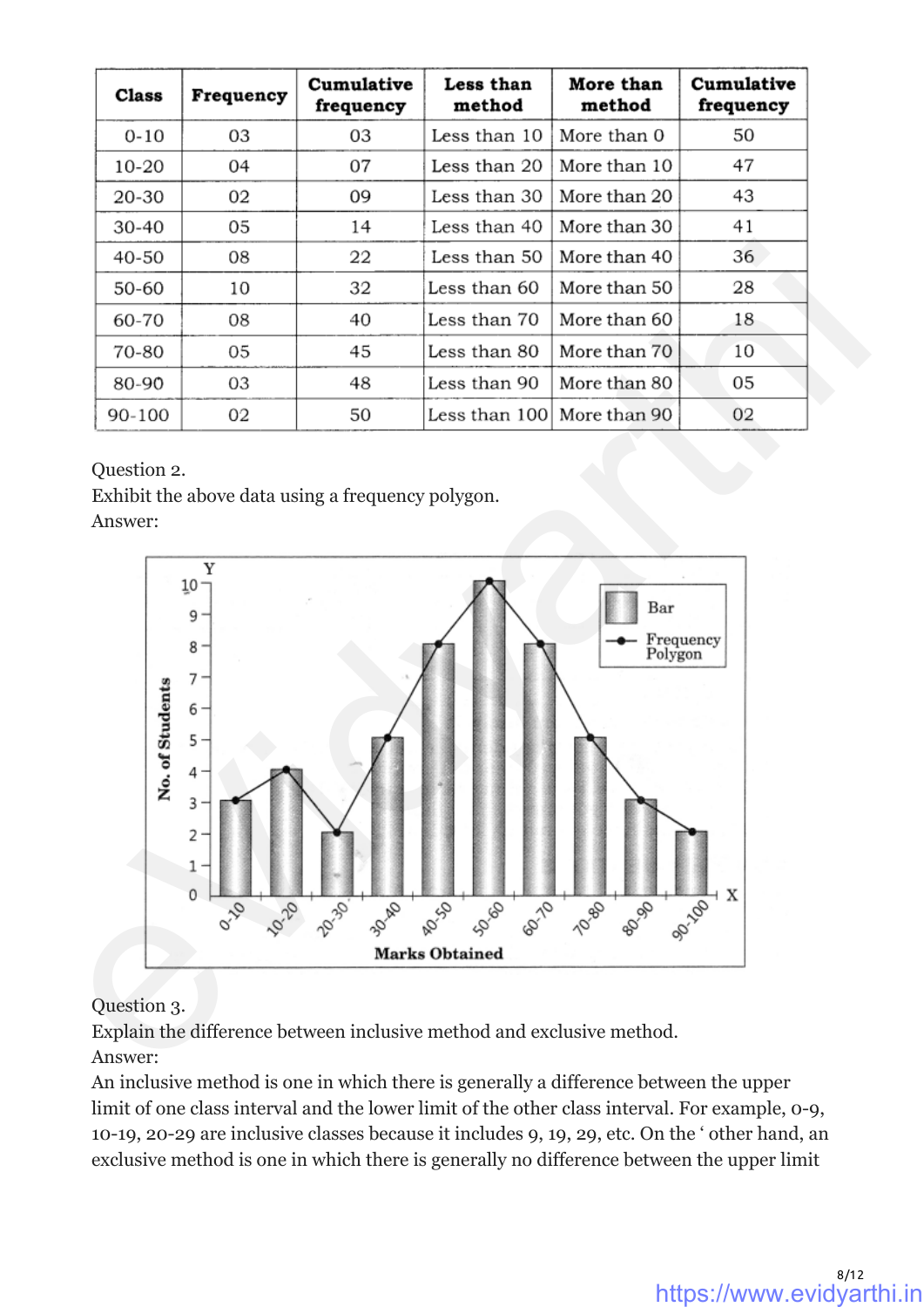of one class interval and the lower limit of the other class interval. For example, 0-10, 10- 20, 20-30 are examples of exclusive classes because 10, 20, 30 are not included in the classes where these are upper limits.

#### **Class 12 Practical Work in Geography Chapter 1 Long Answer Type Questions**

#### Question 1.

Explain the procedure of tabulating and making frequency distribution with the help of an example.

|  |  |  | 56, 62, 65, 78, 84, 83, 92, 97, 09, 13, |  |
|--|--|--|-----------------------------------------|--|
|  |  |  | 07, 15, 23, 37, 41, 46, 53, 54, 57, 65, |  |
|  |  |  | 66, 72, 74, 76, 67, 68, 59, 43, 48, 49, |  |
|  |  |  | 50, 52, 30, 35, 39, 40, 51, 79, 81, 60, |  |
|  |  |  | 63, 56, 54, 51, 42, 36, 28, 19, 08, 16  |  |

| <b>Class</b> | <b>Mid Value</b> | <b>Tally Marks</b> | Frequency |
|--------------|------------------|--------------------|-----------|
| $.0 - 10$    | 05               | Ш                  | 03        |
| 10-20        | 15               | 11 I I             | 04        |
| 20-30        | 25               |                    |           |

|         |                    | Marks obtained by students in Geography are given below. |                                                                                                                                                                  |     |                                                                                           |                    |     |           |     |
|---------|--------------------|----------------------------------------------------------|------------------------------------------------------------------------------------------------------------------------------------------------------------------|-----|-------------------------------------------------------------------------------------------|--------------------|-----|-----------|-----|
| 56,     | 62,                | 65,                                                      | 78,                                                                                                                                                              | 84, | 83,                                                                                       | 92,                | 97, | 09,       | 13, |
| 07,     | 15,                | 23,                                                      | 37, 41,                                                                                                                                                          |     | 46,                                                                                       | 53,                | 54, | 57,       | 65, |
|         |                    |                                                          | 66, 72, 74, 76, 67, 68, 59,                                                                                                                                      |     |                                                                                           |                    | 43, | 48,       | 49, |
|         |                    |                                                          | 50, 52, 30, 35, 39, 40,                                                                                                                                          |     |                                                                                           | 51,                | 79, | 81,       | 60, |
| 63,     | 56,                |                                                          | 54, 51, 42,                                                                                                                                                      |     | 36,                                                                                       | 28,                | 19, | 08,       | 16  |
| Answer: |                    |                                                          | Step-1: Find the difference between the largest and the smallest items. Highest value is 97<br>and lowest value is $7$ . Therefore, the difference is 90 (97-7). |     |                                                                                           |                    |     |           |     |
|         | 10-20, 20-30, etc. |                                                          | Step-3: It is to be noted that upper limit is excluded and lower limit is included in the<br>class, i.e. the value 30 will be included in 30-40 not in 20-30.    |     | Step-2: Keeping in mind the range the class interval will be 10 and classes will be 0-10, |                    |     |           |     |
|         | <b>Class</b>       |                                                          | <b>Mid Value</b>                                                                                                                                                 |     |                                                                                           | <b>Tally Marks</b> |     | Frequency |     |
|         | $.0 - 10$          |                                                          | 05                                                                                                                                                               |     | Ш                                                                                         |                    |     | 03        |     |
|         | 10-20              |                                                          | 15                                                                                                                                                               |     | 1111                                                                                      |                    |     | 04        |     |
|         | 20-30              |                                                          | 25                                                                                                                                                               |     | Ш                                                                                         |                    |     | 02        |     |
|         |                    |                                                          |                                                                                                                                                                  |     |                                                                                           |                    |     |           |     |
|         | 30-40              |                                                          | 35                                                                                                                                                               |     | Ш                                                                                         |                    |     | 05        |     |
|         | 40-50              |                                                          | 45                                                                                                                                                               |     | 1HJ 111                                                                                   |                    |     | 08        |     |
|         | 50-60              |                                                          | 55                                                                                                                                                               |     | <b>THI THI</b>                                                                            |                    |     | $10\,$    |     |
|         | 60-70              |                                                          | 65                                                                                                                                                               |     | 111 JH                                                                                    |                    |     | 08        |     |
|         | 70-80              |                                                          | 75                                                                                                                                                               |     | hН                                                                                        |                    |     | 05        |     |
|         | 80-90<br>90-100    |                                                          | 85<br>95                                                                                                                                                         |     | Ш<br>П                                                                                    |                    |     | 03        |     |

Conclusions derived from analysis:

- The highest number of students lie in the class interval 50-60, i.e. 10.
- Only 3 students have got marks between 0-10.
- Only 14 students have got marks less than 40%.
- 2 students have got marks more than 90.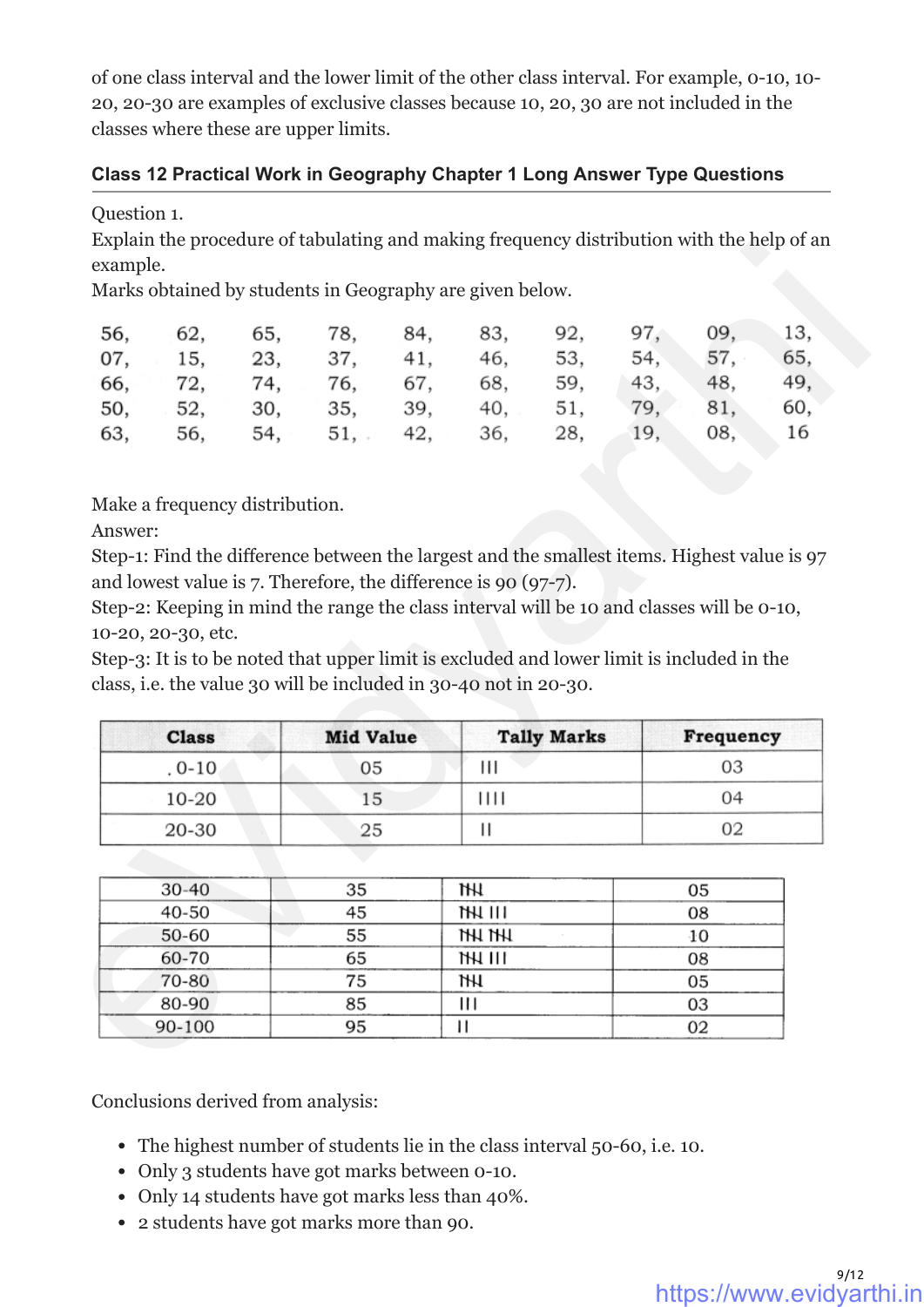48 students have got marks less than 90.

#### **Class 12 Practical Work in Geography Chapter 1 Viva Questions**

Question 1.

Give two methods of collecting primary data.

Answer:

Direct oral investigation and interview method.

Question 2.

Give two examples where geographers use secondary data.

Answer:

Geographers use secondary data to find various information. Geographical Survey of India collects data and others use it for different purposes.

Question 3.

Is Internet primary or secondary method of data collection? Answer:

It is a secondary method of data collection.

Question 4. What is cumulative frequency?

Answer:

It is summation of frequencies for particular class intervals. It can be obtained by adding successive simple frequencies in each group with the previous sum. Dreed oran investigation and interview method.<br>
Cive two examples where geographers use secondary data.<br>
Answer:<br>
Cive two examples use secondary data to find various information. Geographical Survey of<br>
India collects dat

Question 5. Give two examples of quantitative data. Answer: Temperature and rainfall.

Question 6. Give two examples of qualitative data. Answer: Diversity of flora and fauna, forest quality.

Question 7. What is stub? Answer: Heading of a row in a table is called stub.

Question 8. What is caption? Answer: Heading of a column in a table is called caption.

## **Data – Its Source and Compilation Notes**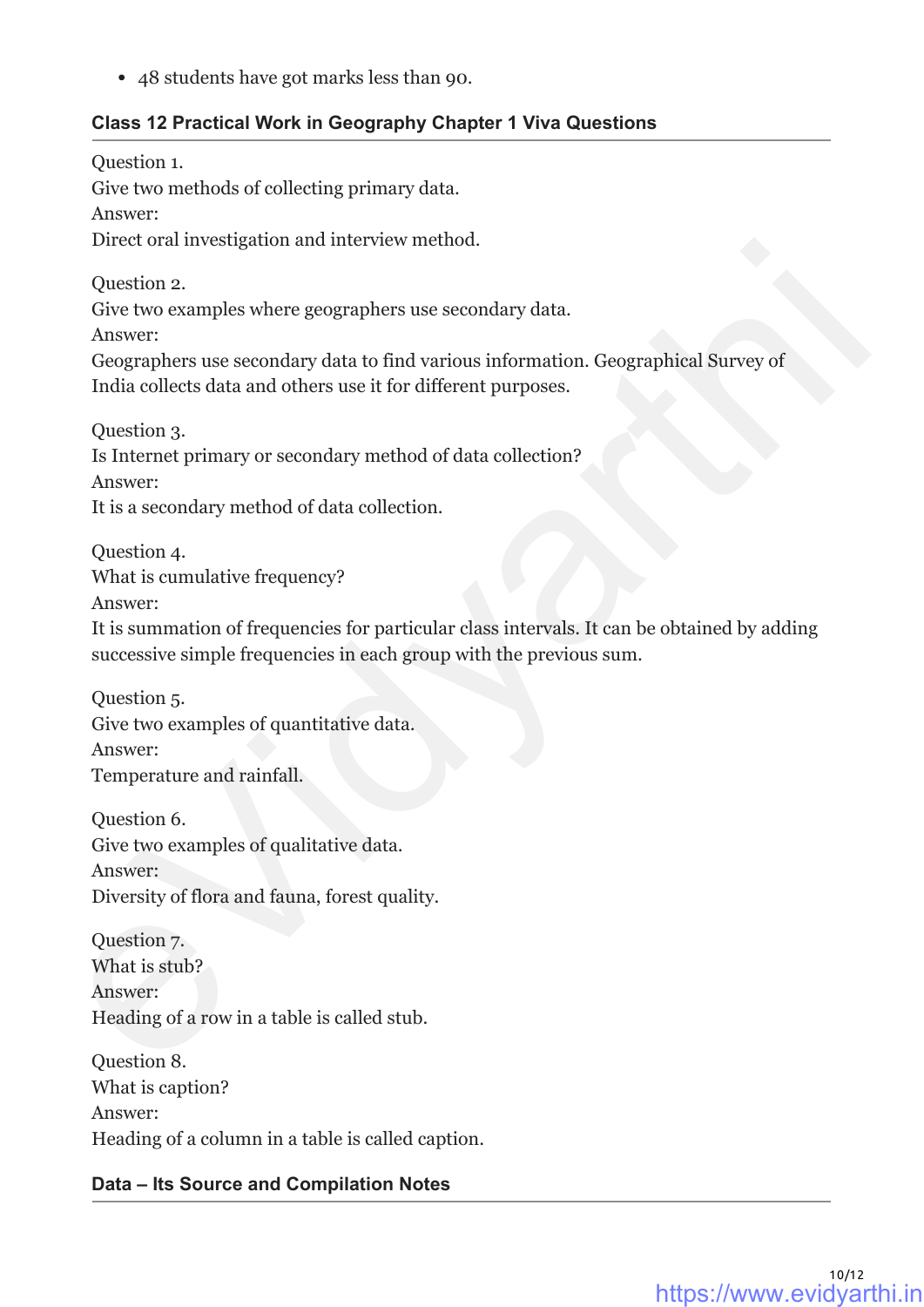- Numerical and quantitative measurement of geographical events, human activities and their interrelationship are called data. In other words, quantitative information is called datum. Therefore, data are also called quantitative information. Numbers that define measurement from real world.
- It may be easily realized that there are large volume of data available around the world today. However, at times, it becomes difficult to derive logical conclusions from these data if they are in a raw form. Hence, it is important to ensure that the measured information is algorithmically derived and/or logically deduced and/or statistically calculated from multiple data.
- The use of statistical methods in the analysis, presentation and in drawing conclusions plays a significant role in almost all disciplines, including geography, which use the data.
- It may, therefore, be inferred that the concentration of a phenomena, e.g. population, forest or network of transportation or communication not only vary over space and time but may also be conveniently explained using the data.
- Analytical tools and techniques have become more important these days to make the study more logical and derive precise conclusion. Precise quantitative techniques are used right from the beginning of collecting and compiling data to its tabulation, organisation, ordering and analysis till the derivation of conclusions.
- The data are collected through the following ways. These are: (i) Primary Sources (ii) Secondary Sources.
- The data which are collected for the first time by an individual or the group of individuals, institution/organisations are called primary sources of the data.
- Data collected from any published or unpublished sources are called secondary sources.
- When data are presented in their original form as integers, they are called absolute data or raw data. For example, the total population of a country or a state, the total production of a crop or a manufacturing industry, etc.
- Percentage/Ratio: Sometimes data are tabulated in a ratio or percentage form that are computed from a common parameter, such as literacy rate or growth rate of population, percentage of agricultural products or industrial products, etc.
- An index number is a statistical measure designed to show changes in variable or a group of related variables with respect to time, geographic location or other characteristics. It is to be noted that index numbers not only measure changes over a period of time but also compare economic conditions of different locations, industries, cities or countries. Index number is widely used in economics and business to see changes in price and quantity. There are various methods for the calculation of index number. measured information is algorithmically derived and/or logically deduced and/or statistically calculated from multiple data.<br>
The use of statistical methods in the unalysis, presentation and in drawing<br>
cordisions plays a
	- The grouping of the raw data requires determining of the number of classes in which the raw data are to be grouped and what will be the class intervals. The selection of the class interval and the number of classes, however, depends upon the range of raw data.

## **Data – Its Source and Compilation Important Terms**